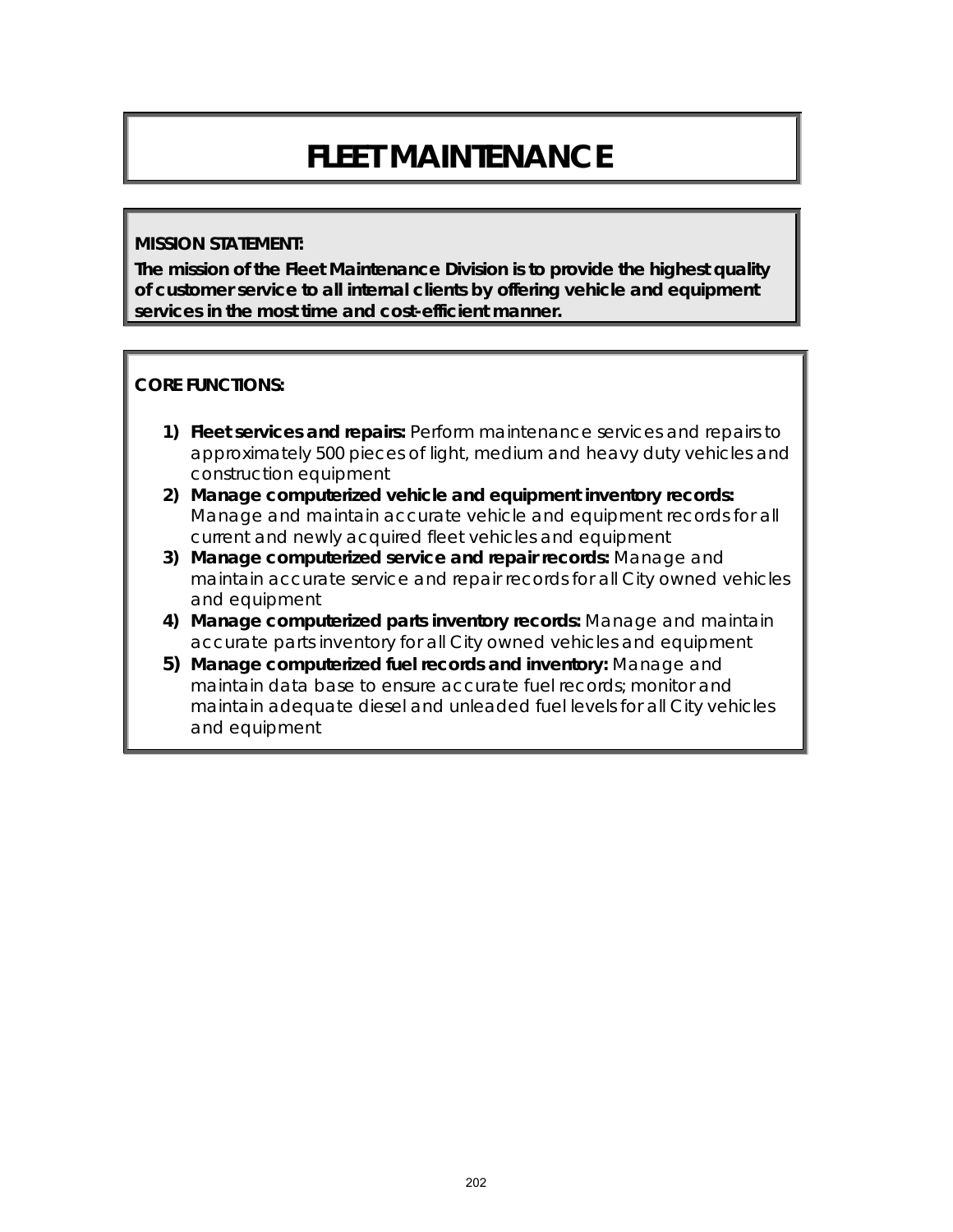# **2013-2014 WORK PLAN**

#### **CORE FUNCTION: #1 Fleet services and repairs**

**Action:** 

- Perform maintenance services and repairs to approximately 500 pieces of light, medium and heavy-duty vehicles and construction equipment
- Coordinate warranty repairs with various dealerships to minimize down time

#### **Activity Measurement:**

- Repair and return vehicles and/or equipment receiving routine maintenance within one business day
- Repair and return vehicles and/or equipment receiving non-routine maintenance within two business days
- Coordinate all City vehicles to get the required State Inspection performed annually

**Meets City Council's Premier Statement:** Cedar Hill is Safe.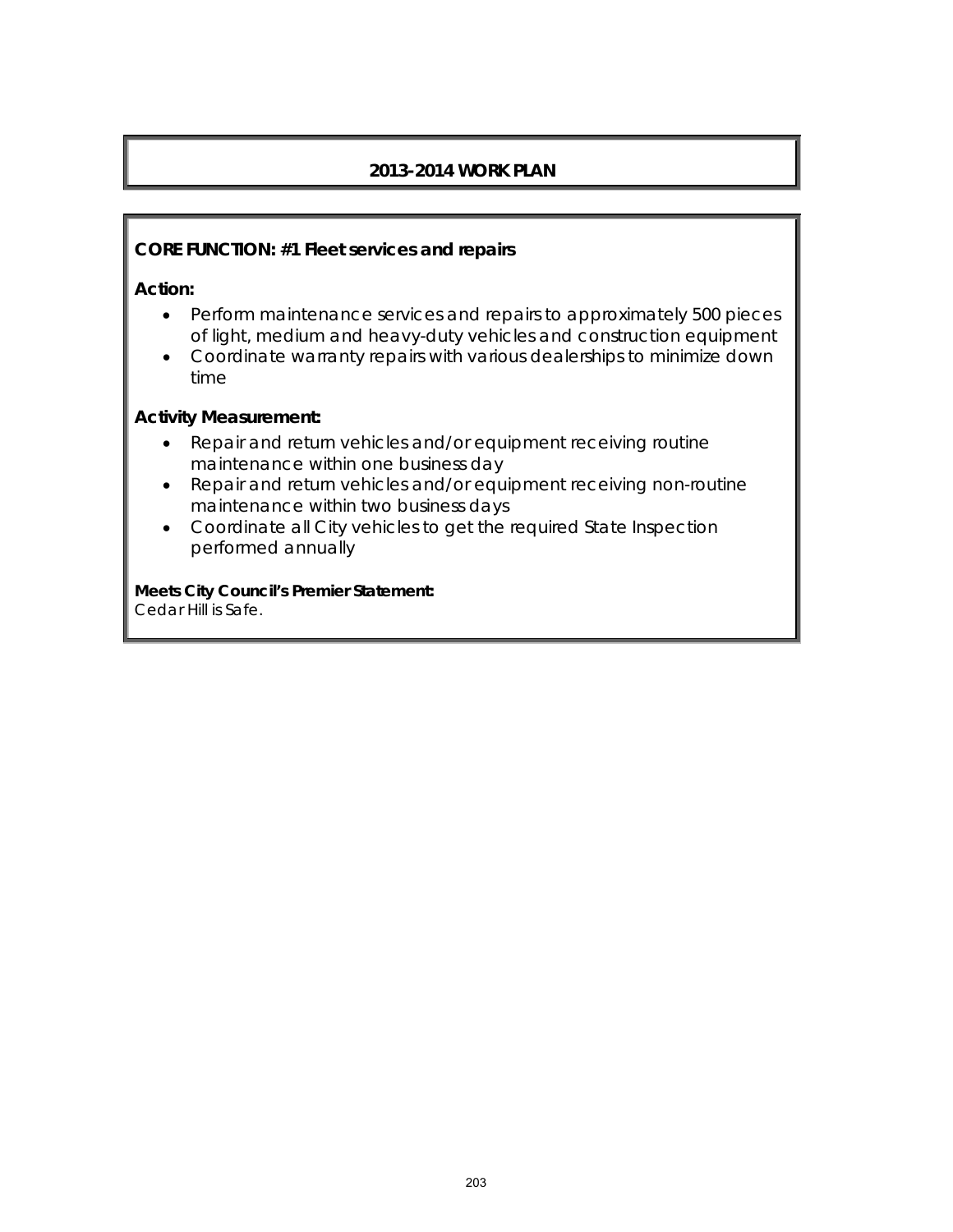# **CORE FUNCTION: #2 Manage computerized vehicle and equipment inventory records**

# **Action:**

- Manage and maintain accurate records for current and newly acquired fleet vehicles and equipment
- Provide and maintain accurate equipment records to respective departments
- Review equipment replacement requests submitted during annual budgeting period

## **Activity Measurement:**

- Enter and assign equipment number records, financial information, VIN/Serial numbers and detailed descriptions on new vehicles within one business day
- Respond to requests for inventory records or reports of vehicles and equipment within one business day

**Meets City Council's Premier Statement:** Cedar Hill is Safe.

# **CORE FUNCTION: #3 Manage computerized service and repair records**

**Action:** 

- Manage and maintain accurate computerized service and repair records for all City vehicles and equipment
- Generate and code approximately 100 service requests monthly/1,200 annually
- Provide a monthly billing report to respective departments

#### **Activity Measurement:**

- Distribute billing reports for equipment and vehicle repairs monthly
- Respond to requests for maintenance records or reports of vehicles and equipment within one business day

**Meets City Council's Premier Statement:** Cedar Hill is Safe.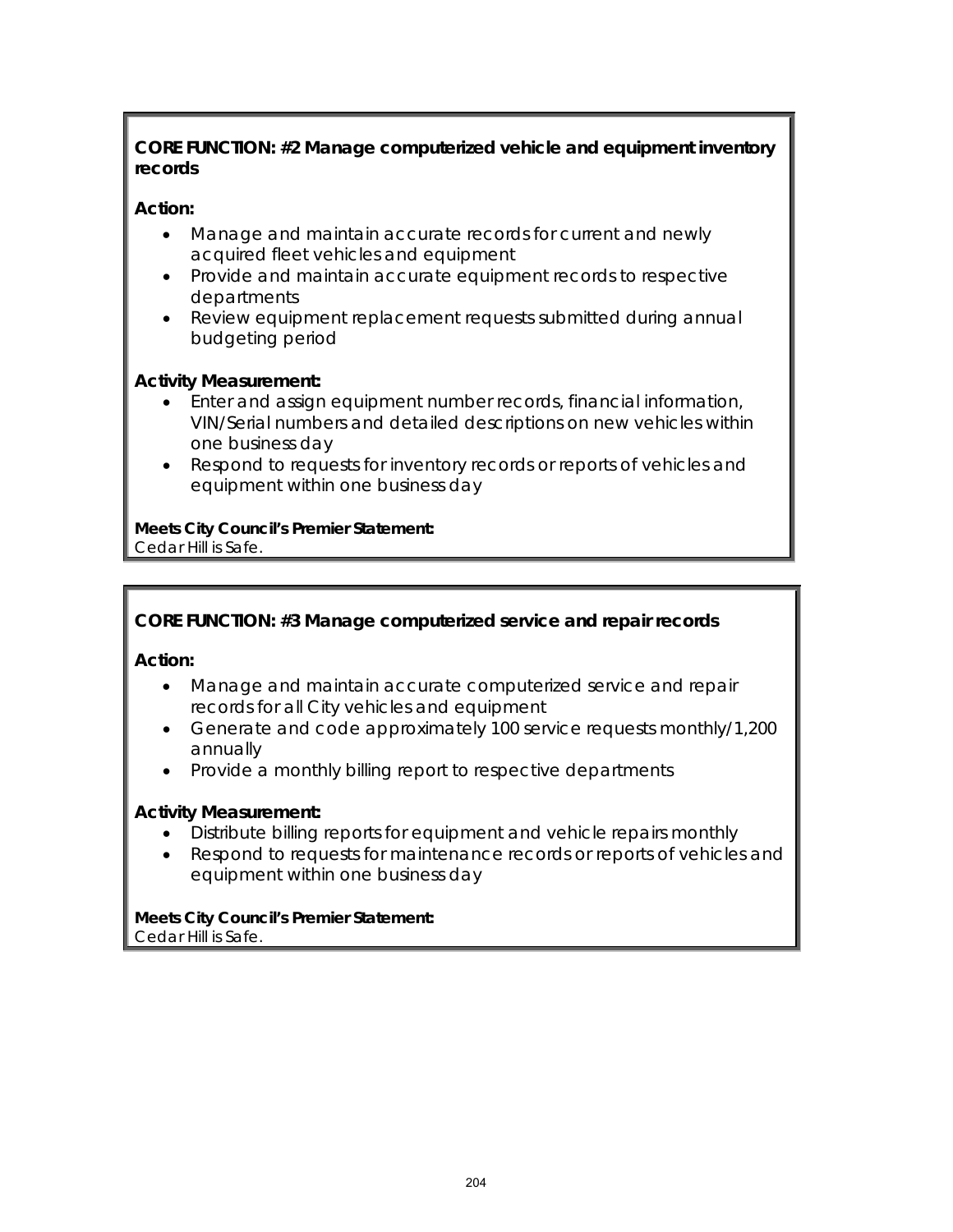# **CORE FUNCTION: #4 Manage computerized parts inventory records**

### **Action:**

- Provide and maintain accurate parts inventory and records
- Conduct inventory audit

### **Activity Measurement:**

- Update parts inventory and records daily
- Perform inventory audit annually for approximately 450 parts

#### **Meets City Council's Premier Statement:** Cedar Hill is Safe.

## **CORE FUNCTION: #5 Manage computerized fuel records and inventory**

#### **Action:**

- Manage and maintain computerized database for all diesel and fuel inventory records
- Monitor and maintain adequate fuel supply
- Adhere to all local, state and federal regulatory guidelines for all of our fuel and diesel related inventory and equipment
- Provide fully-trained certified facility representatives to assist in meeting full compliance requirements through TCEQ (Texas Commission on Environmental Quality)

#### **Activity Measurement:**

- Provide a fuel usage report to respective departments monthly
- Respond to fuel inventory requests within one business day

#### **Meets City Council's Premier Statement:** Cedar Hill is Safe.